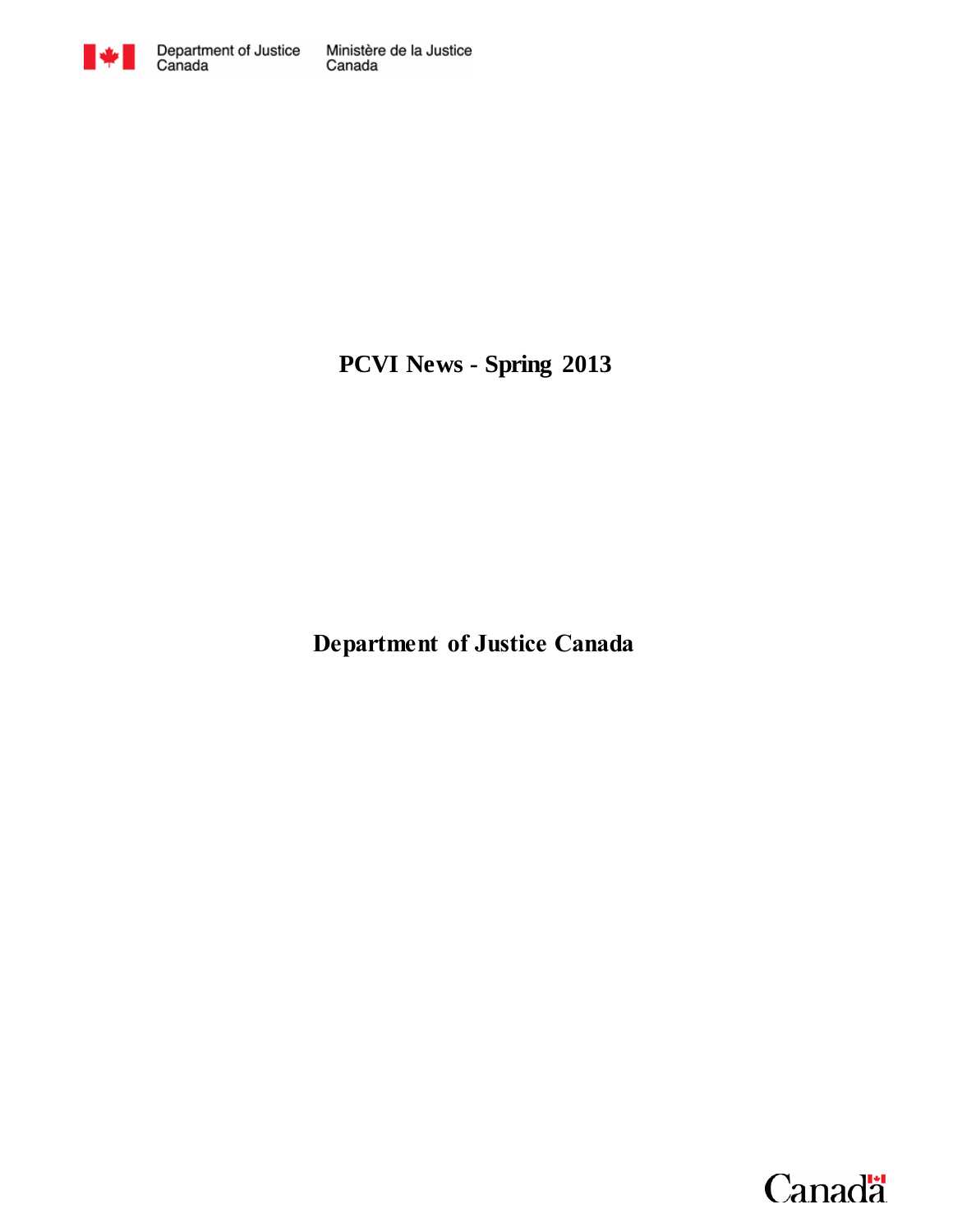### **Welcome**

Welcome to the Spring edition of the PCVI Newsletter. The Policy Centre for Victim Issues (PCVI) at the Department of Justice is proud to lead the Federal Victims Strategy, the objective of which is to give victims a more effective voice in the criminal justice system. PCVI works in collaboration with several other federal departments whose programs and services benefit victims of crime.

In this edition of the PCVI Newsletter, you will learn about the RCMP's National Centre for Missing Persons and Unidentified Remains and the new federal income support program for parents of missing or murdered children, offered by Human Resources and Skills Development Canada. We are also bringing you interesting updates and pieces of information in our "From the Desks of PCVI" feature.

The Department of Justice is currently accepting applications to the Victims Fund for projects and activities that meet the needs of victims of human trafficking. See below for more information.

PCVI is interested in your feedback and ideas for this Newsletter. If you have a story to share, information to pass on to colleagues in the field of victim issues, or suggestions for improvement, please contact us at [PCVI-CPCV@justice.gc.ca.](mailto:PCVI-CPCV@justice.gc.ca)

## **National Victims of Crime Awareness Week 2013 - We All Have a Role**

PCVI would like to take this opportunity to thank the many participants from across the country who commemorated the eighth annual Victims Week in a meaningful way. Over 175 events took place in every province and territory to honour victims of crime and the people who work with victims every day. The Victims Week federal symposium held in Gatineau, Quebec was a successful event comprising several engaging workshops and moving plenary speakers, all of which will enrich our national discussion on victim issues. For more information about Victims Week, and to view new Sharing Our Stories features, please visit the recently updated website at http://www.victimsweek.gc.ca/ .

## **New Website Launched to Assist in Cases of Missing Persons and Unidentified Remains**

The National Centre for Missing Persons and Unidentified Remains (NCMPUR), created by the Royal Canadian Mounted Police (RCMP), recently launched the new "Canada's Missing" website as part of its operations.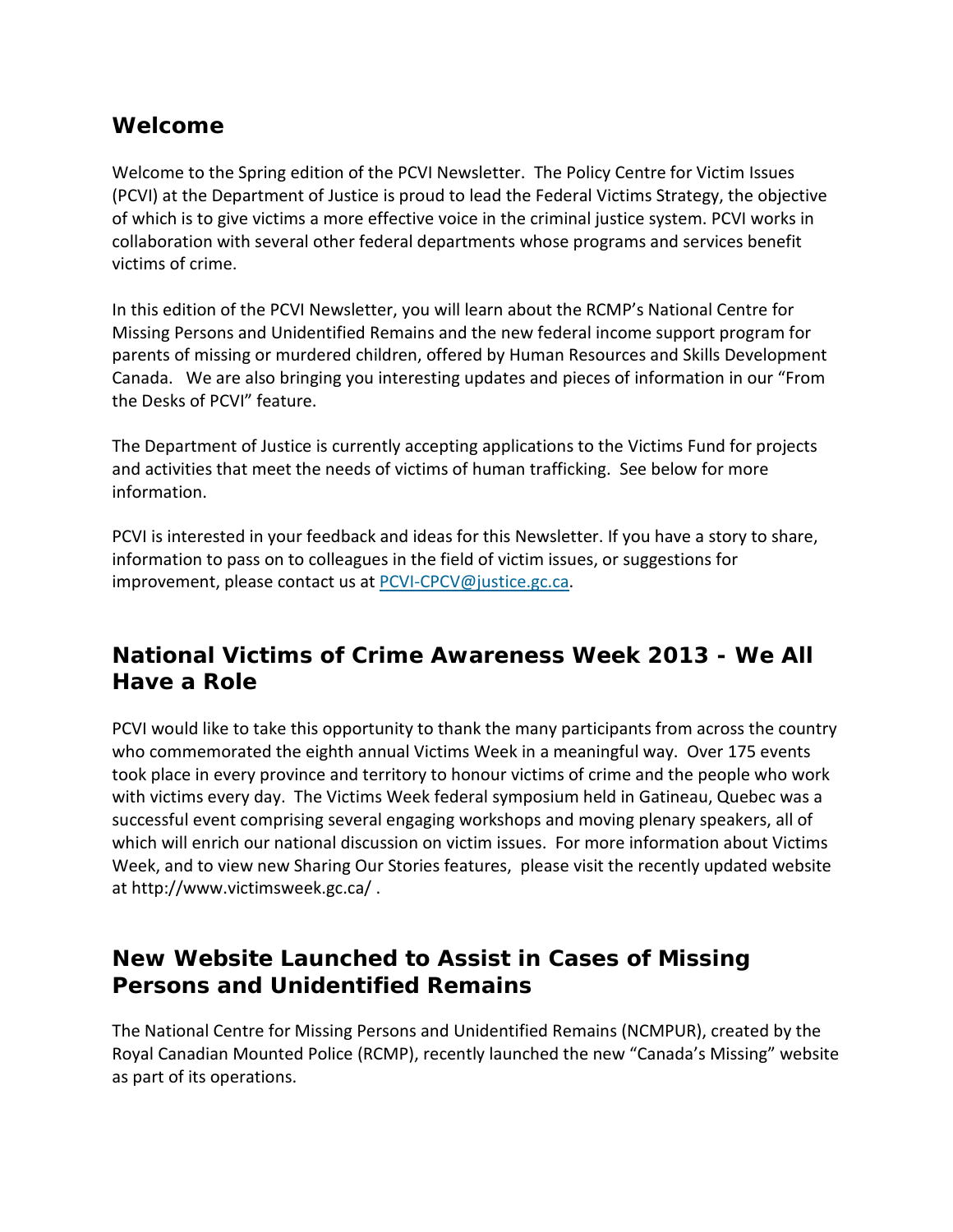The NCMPUR provides specialized assistance to law enforcement, medical examiners, and chief coroners when investigating cases of missing persons and unidentified remains. Specifically, the NCMPUR works to:

- Manage a database of missing persons and unidentified remains cases
- Provide advice and case analysis to law enforcement partners, and
- Provide enhanced specialized services to primary case investigators



The NCMPUR's new website contains information about missing persons and unidentified remains cases. Through this website, the public have the ability to provide information they may have on cases of missing persons and unidentified remains. The website also includes a sampling of current cases in Canada that are submitted by the primary police agency, coroners and medical examiners involved.

For more information about NCMPUR and to search case profiles, visit the "Canada's Missing" [website.](http://www.canadasmissing.ca/index-eng.htm)

## **New Federal Income Support for Parents of Murdered or Missing Children grant is now available**

The Government of Canada is committed to supporting victims of crime and their families. In April 2012, the Prime Minister announced the new Federal Income Support for Parents of Murdered or Missing Children (PMMC) grant to help parents while they are dealing with their tragedy during the National Victims of Crime Awareness Week: [http://www.pm.gc.ca/eng/media.asp?id=4763.](http://www.pm.gc.ca/eng/media.asp?id=4763)

This grant, which became available on January 1, 2013, provides \$350 a week of income support for up to 35 weeks to parents of murdered or missing children (less than 18 years of age) whose death or disappearance is the result of a probable *Criminal Code* offence which took place in Canada on or after that date.

Parents must be on leave from all employment, apply for and receive the grant within one year of the offence. This grant can be shared by more than one eligible applicant for the same incident.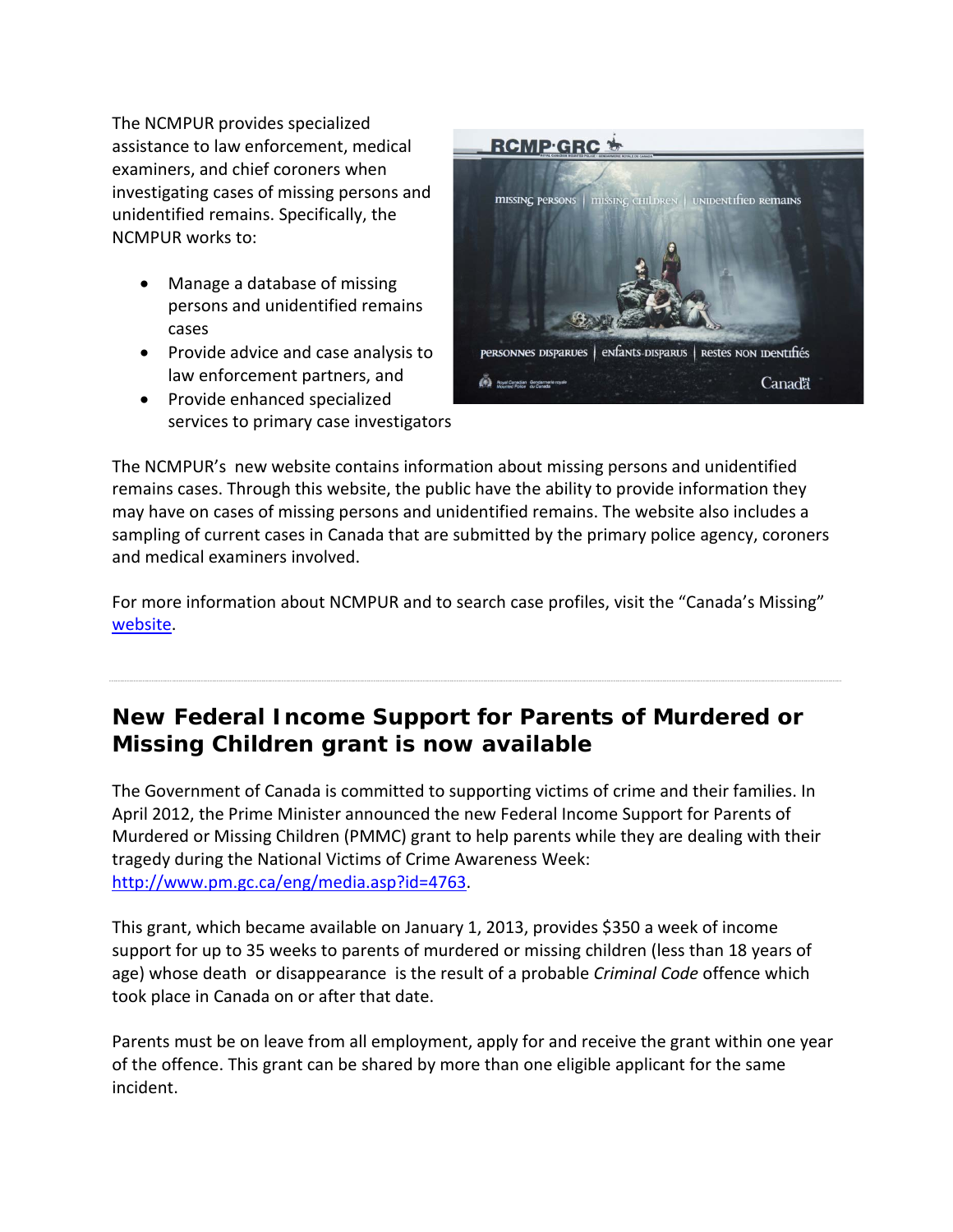For complete eligibility criteria and more detailed information about the PMMC grant or to access the forms to apply for this income support grant, please visit [www.servicecanada.gc.ca/pmmc.](http://www.servicecanada.gc.ca/pmmc)

# **Call For Proposals: Meeting the Needs of Victims of Human Trafficking**

The Federal Victims Strategy (the Strategy) consolidates all federal government work related to victims of crime into one objective: to give victims a more effective voice in the criminal justice system.

The Strategy includes the Victims Fund, a grants and contributions program administered by the Policy Centre for Victim Issues at the Department of Justice Canada.

The purpose of this call for proposals is to invite applications to the Victims Fund for projects and activities that will specifically meet the needs of victims of human trafficking through the delivery of victim services and/or public legal information and education.

Resources are limited and not all eligible proposals will be funded. In addition to the information requested in the application form, applicants must also meet the following criteria to be considered for funding to meet the needs of human trafficking. Please indicate how your organization has:

- An understanding of the issue of human trafficking and how to meet the needs of victims of this crime;
- The capacity and expertise to deliver victim services;
- A mandate and objectives that support the Federal Victims Strategy and the Victims Fund; and,
- Internal accountability measures.

Projects will be considered for funding between June 1, 2013 and March 31, 2014. Please use the application form found at the following link:

EN: <http://www.justice.gc.ca/eng/pi/pcvi-cpcv/proj.html>

FR: <http://www.justice.gc.ca/fra/pi/cpcv-pcvi/proj.html>

For further information, please contact:

### **Lara Rooney**

Policy Analyst | Analyste des politiques Policy Centre for Victim Issues | Centre de la politique concernant les victimes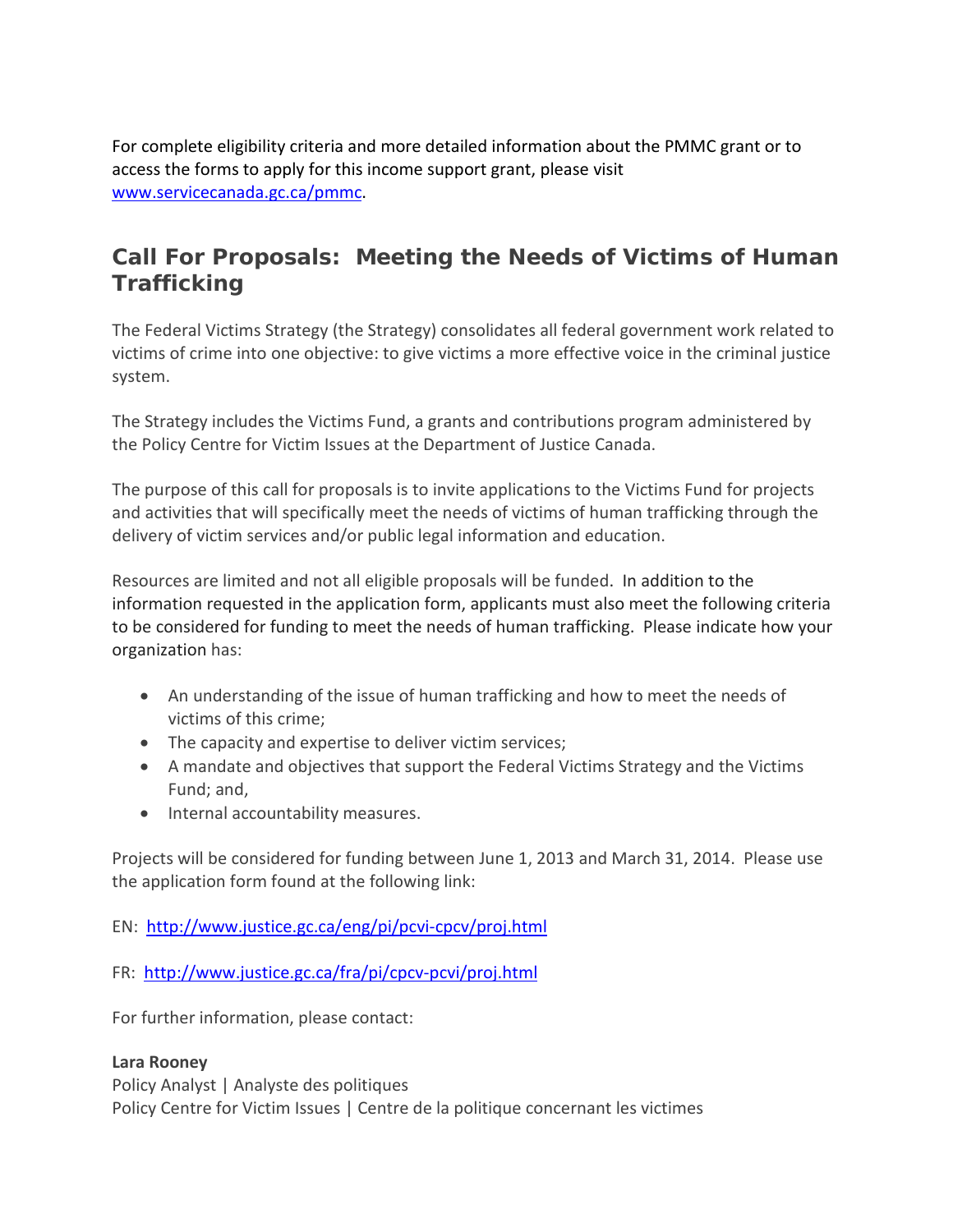Department of Justice Canada | Ministère de la Justice Canada phone: 613-957-9589 fax: 613-952-1110 lara.rooney[@justice.gc.ca](mailto:lara.rooney@justice.gc.ca) 

# **Kimberly Ritter, "Sex Trafficking Sleuth" on the Side**

The Walrus Magazine recently featured a **factoid** on "tracking human trafficking" in their January/February 2013 edition. The factoid highlights the work of Kimberly Ritter, a "sex trafficking sleuth" on the side. As conference planner at Nix Conference and Meeting Management in St. Louis, Missouri (US), Ritter and her coworkers work with 500 hotels around the world and make annual visits to around 50.

Ritter's work makes her an expert in hotel décor. So, just how is this expertise useful for "tracking human trafficking"?

Ritter has turned her expertise into a useful tool for examining online escort ad photos. She looks for any décor indicative of the hotels she works with: curtains, pillows, bathroom sinks. Ritter then contacts the hotels and instructs the staff to keep an eye out for girls coming to stay at the hotels. She informs the staff to look for graffiti-like tattoos and barcodes that traffickers use to "brand" their victims so other traffickers can recognize who has "ownership" over that victim. To find out more, read the CNN article on Ritter:

<http://www.cnn.com/2012/02/29/travel/hotel-sex-trafficking>

The factoid finishes with one poignant quote from Ritter: "What it shows is ownership," she says, "that some other pimp owns that girl or that child".

# **The Price of Sex: A Documentary Film by Mimi Chakarova**

The Price of Sex is a story told by young Eastern European women who were victims of sex trafficking, documented by photojournalist Mimi Chakarova. Chakarova, who grew up in Bulgaria, goes undercover to film the story and helps to reveal the realities faced by sex trafficking victims. The film has received international attention and has been used as a training tool by embassies across the world. The film also received several awards, including the 2011 Nestor Almendros Award for courage in filmmaking (Human Rights Watch Film Festival), and the 2011 Daniel Pearl Award for outstanding international investigative reporting.

To find out more about the film and to watch a video clip, visit the Price of Sex website: <http://priceofsex.org/>

# **From the Desks of PCVI**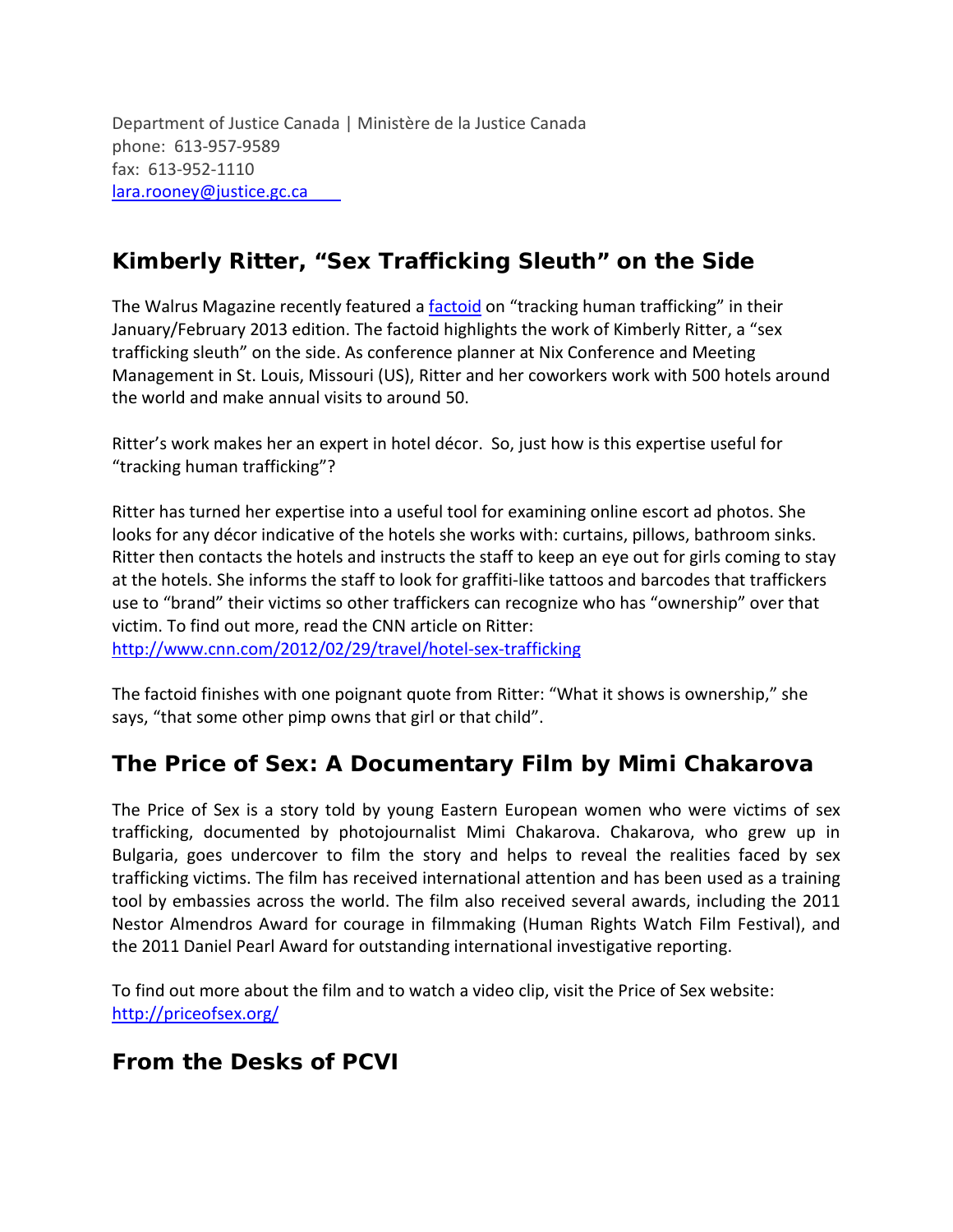At PCVI we receive many emails about important developments in the area of victim issues and related fields. While we cannot forward every email to you, our readers, we have selected some of the most interesting and timely pieces to share.

We would like to make this an ongoing feature of the PCVI Newsletter. If you have something of importance to share with the victim serving community, please send your links to: [PCVI-](mailto:PCVI-CPCV@justice.gc.ca)[CPCV@justice.gc.ca.](mailto:PCVI-CPCV@justice.gc.ca)

#### **From: Edmonton Police Service**

On November 19<sup>th</sup>, 2012, the Edmonton Police Service launched their "Speak Out" campaign aimed at raising awareness about domestic violence. On the day of the launch, the campaign aired its first commercial, urging the public to get involved with reporting cases of domestic violence in the communities where they live. [Click here to view the 15-second "Speak Out" commercial.](http://youtu.be/JDHv2uK3bxs)

#### **From: YWCA Canada**

The YWCA has developed the "Safety Siren", a smart phone app where you can set up the contact number of a friend or family member to notify with the click of one button on your phone during an emergency. The app also sends the contact person your GPS location, includes a loud personal alarm, and has FAQs on sexual violence and healthy dating relationships. To learn more and to download the Safety Siren, visit the website: <http://ywcacanada.ca/en/pages/mall/apps>

#### **From: Global Women's Empowerment Network (GWEN)**

The Global Women's Empowerment Network (GWEN) recently launched the GWEN alert phone app. On it you can upload the phone numbers of five friends or family members. In an emergency, you can alert all five by clicking one button which sends out a pre-determined text saying "I'm in an emergency, I need your help". It also sends your GPS location to your contacts to assist them in finding you or so they can pass the information on to the police. To learn more and to download the GWEN alert app, visit the website:

[https://www.gwennetwork.org/2013/01/11/blog/fox-news-dr-manny-alvarez](https://www.gwennetwork.org/2013/01/11/blog/fox-news-dr-manny-alvarez-phone-app-003870.html)[phone-app-003870.html](https://www.gwennetwork.org/2013/01/11/blog/fox-news-dr-manny-alvarez-phone-app-003870.html)

#### **From: BC VictimLink**

The province of British Columbia recently launched the BC VictimLink, a new website and telephone helpline for victims of crime.